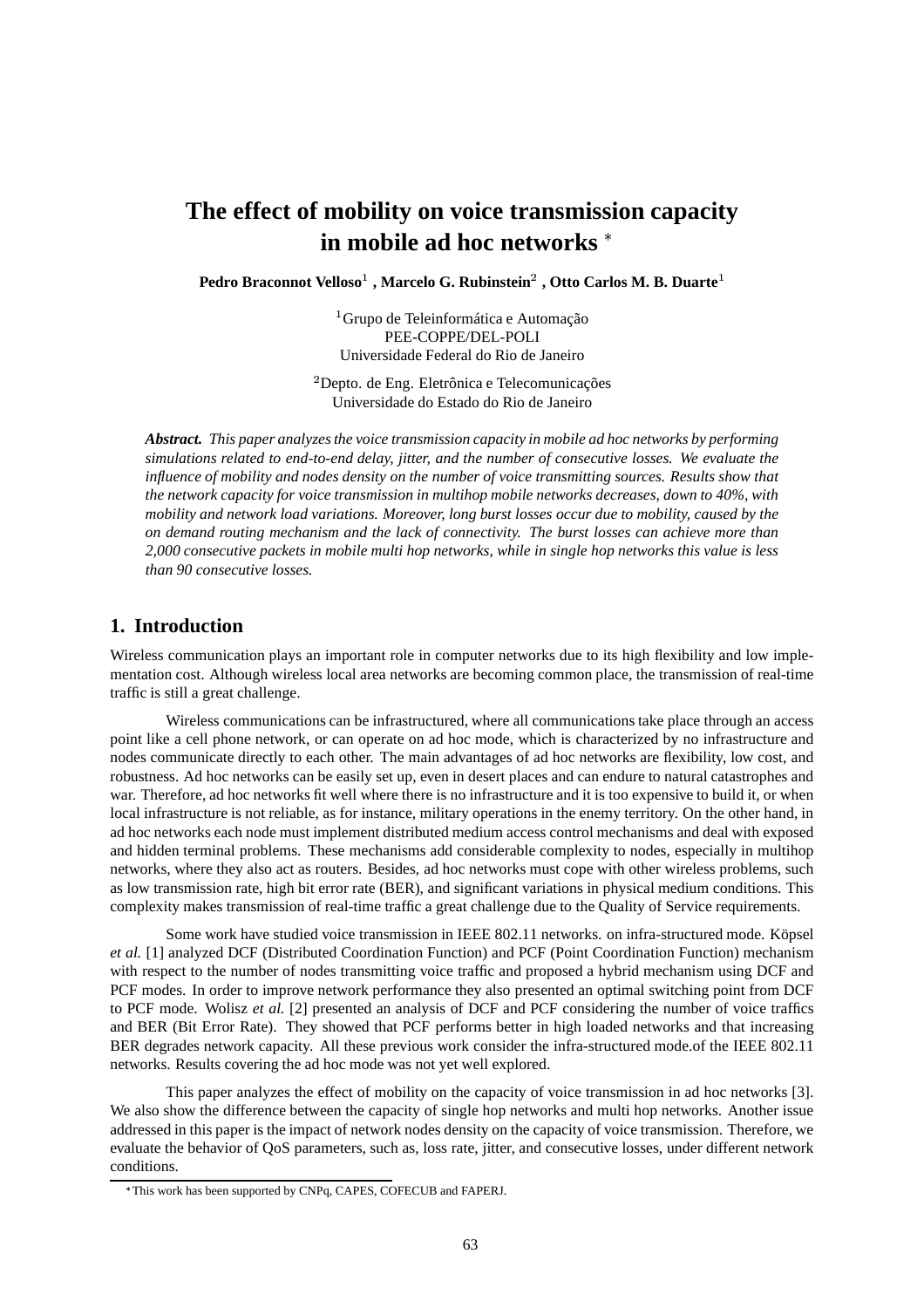The remainder of this paper is organized as follows. Section 2 briefly summarizes the main QoS parameters related to real time voice traffic. Simulation details and results are shown in Section 3. Section 4 presents our conclusions.

## **2. QoS in ad hoc networks**

Real-time voice traffic has QoS requirements such as bounded end-to-end delay, maximum jitter, and limited loss rate. Voice traffic, different from data traffic, supports a limited packet loss rate and, moreover, is sensitive to the number of consecutive packet losses. Another important aspect is that the audio stream must be presented at the receiver with the same temporal relationship as it was captured. Therefore, jitter turns out to be an important QoS parameter, which is strongly related to synchronization and, consequently, to buffering at the receiver.

End-to-end delay consists of four basic components and plays an important role in interactivity loss. It includes coding/decoding delay, packet generation delay, propagation delay, and queuing delay. Table 1 presents some reference values of tolerance to delay recommended by the ITU-T [4].

| Delay (ms)    | Tolerance                  |  |  |
|---------------|----------------------------|--|--|
| less than 150 | good interactivity         |  |  |
| 150-400       | user can notice            |  |  |
|               | some loss of interactivity |  |  |
| over 400      | Loss of interactivity      |  |  |

**Table 1: Tolerance to delay in voice communications.**

In this paper we consider these three QoS parameters in the analysis. At first, we simulated voice transmission in a single hop ad hoc network and then in a multihop network in order to compare the capacity in these networks. The capacity is given by the number of sources transmitting voice, according to the maximum loss rate previously specified.

## **3. Simulation results**

This section describes the simulation model and presents the results obtained using the ns-2 network simulator [5]. In all simulations the data rate at physical layer is 11 Mbps and the routing protocol is DSR (Dynamic Source Routing [6]). We calculated a 90% confidence interval for mean. The intervals are represented by vertical bars.

A two-state-Markov (On-Off) model is used to simulate voice sources with talk-spurts. On and Off states are modeled by random variables exponentially distributed with mean values 1.2 s and 1.8 s, respectively ([7, 8]). During On periods voice traffic is modeled by a CBR source at 64 kbps, with packets of 160 bytes, simulating Pulse Code Modulation (PCM) voice [1]. A background traffic is modeled by five CBR sources sending packets of 500 bytes at 200 kbps and 250 kbps, simulating low and medium load conditions, respectively. The simulation time is 400 s and the starting time of each source is uniformly distributed between 1 s and 11 s.

All packets have 250 ms of lifetime, beyond which a packet is considered lost. Thus, the packet that takes more than 250 ms to arrive is discarded by the recipient. We do not take into account the coding/decoding delay, the packet generation delay, and the queuing delay at the recipient. For PCM encoding, delivery rate should never drop under a percentage of 95% of all generated packets, to prevent significant loss in quality [2].

#### **3.1. Single hop networks**

This subsection presents results related to the effect of mobility on voice traffic in single hop ad hoc networks. In this kind of network there is no need for routing because all nodes can communicate directly with each other. Thus, an increase of network load affects exclusively the medium access time, which might lead to an increase of packet loss. The simulation scenario is composed of 40 fixed nodes with transmission range of 250 m in a 150 m  $\times$  150 m area.

Figure 1(a) presents the impact of increasing background traffic on loss rate. The results show that under a low load condition we can have 12 voice sources transmitting at the same time, while under medium load only 9 voice sources can transmit. This represents a capacity degradation of 25% when the network load is increased by 25%. For 12 voice sources under a low load and 9 voice sources under a medium load the jitter remained almost the same, as shown by Figure 1(b).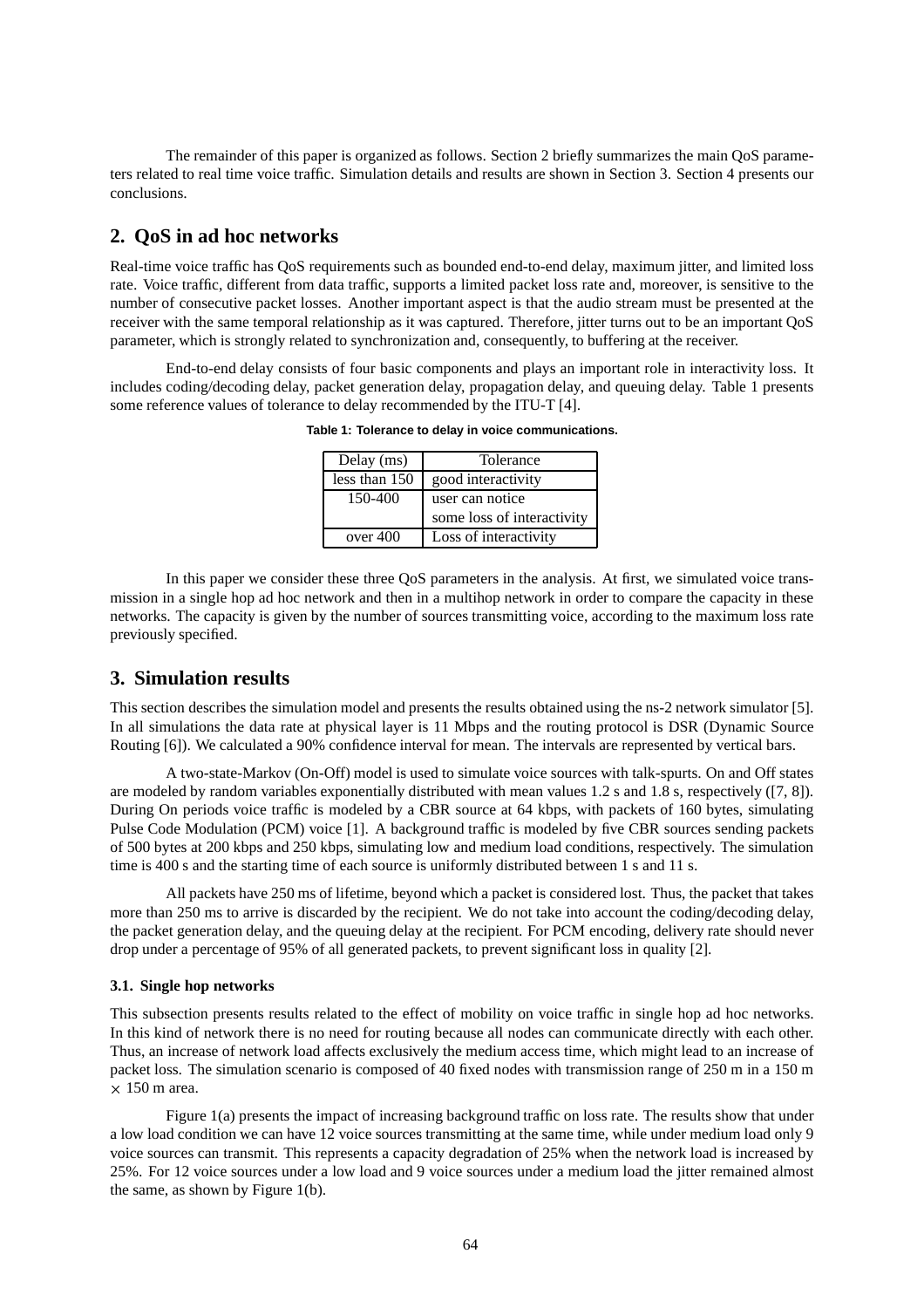

**Figure 1: Effect of network load on voice transmission.**



**Figure 2: Effect of network load on consecutive losses.**

Figure 2(a) illustrates the PMF (Probability Mass Function) of the consecutive packet losses for 12 voice sources under a low load and 9 voice sources under a medium load. In Figure 2(a), the two curves behave almost the same. It occurs due to the fact that packet losses are mainly affected by the medium access mechanism. Figure 2(b) shows the distribution of burst losses up to ten consecutive losses. The curves for 200 kbps and 250 kbps are very similar. In addition, one single loss and two consecutive losses represent most of losses and 80% of all burst losses are less or equal to 4 consecutive losses.

#### **3.2. Multihop networks**

In this subsection we present results related to the effect of mobility and node density on the capacity of voice transmission in multihop ad hoc networks. The scenario consists of 40 nodes with transmission range of 250 m in a 800 m  $\times$  600 m area, which provide a well connected scenario with a  $1/12000$  m<sup>2</sup> node density. It was defined two mobility levels: low and medium, with average speed  $(vm)$  of 1 m/s and 4 m/s, respectively. Node speed is uniformly distributed in the following interval:  $0.8vm \le v \le 1.2vm$ . We simulated zero and low load conditions for both mobility levels. In these specific simulations, background traffic was modeled by 20 CBR sources at 16 kbps.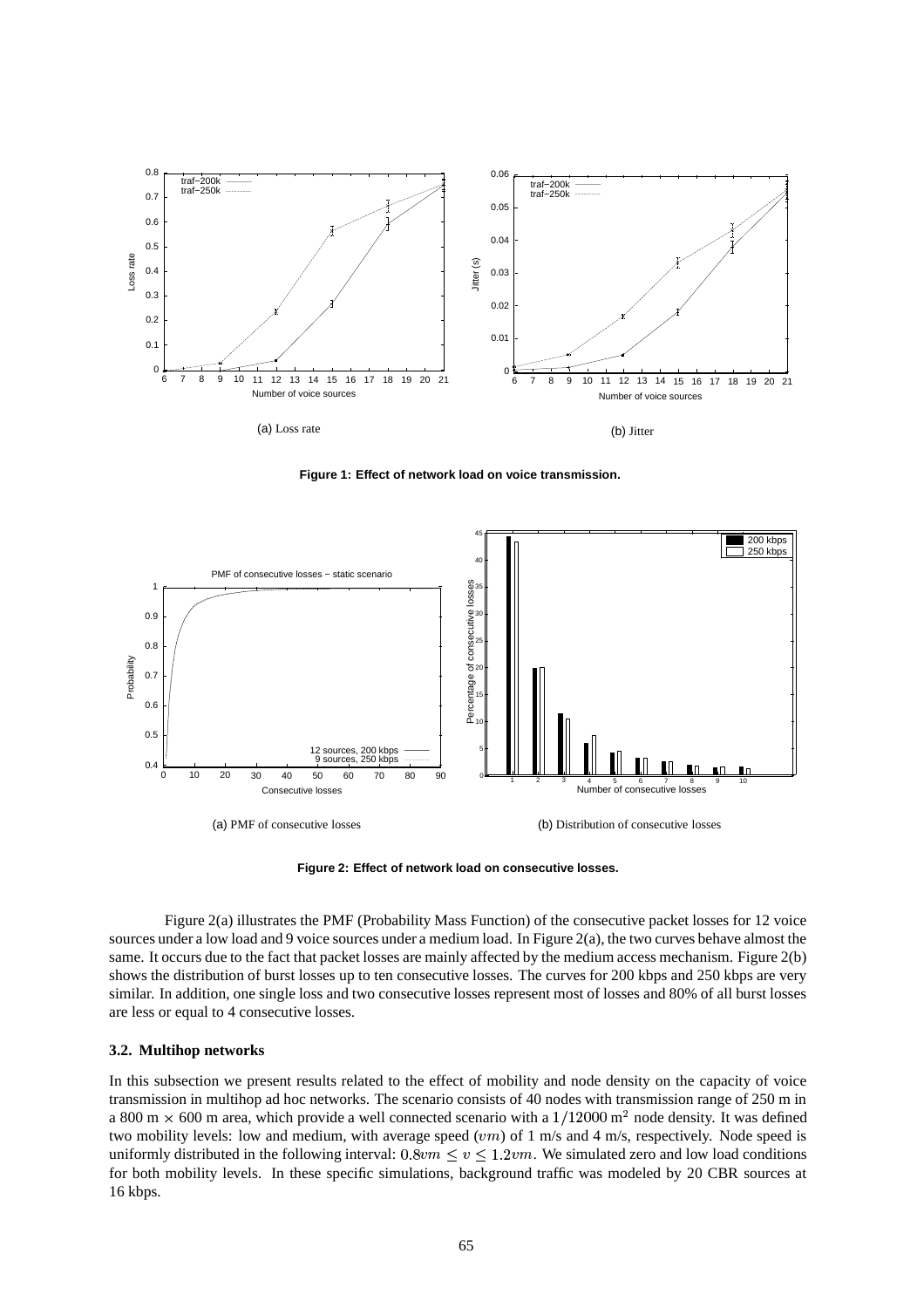Figures  $3(a)$  and  $3(b)$  show the influence of mobility on network capacity according to the number of voice sources. In a zero load condition we can have 10 voice sources transmitting simultaneously for a low mobility and 4 voice sources for a medium mobility, while in a low loaded network with low mobility we can have 5 voice sources. It shows that mobility has a great impact on network capacity.



**Figure 3: Effect of mobility on loss rate.**



**Figure 4: Effect of mobility on jitter.**

Figures 4(a) and 4(b) illustrate the influence of mobility on jitter, emphasizing the capacity degradation due to the increase of load and mobility. An interesting observation is that jitter has increased more than 40% considering 10 voice sources at a low mobility and 4 voice sources at a medium mobility (Figure 4(a)). When we fixed the speed and varied the background traffic jitter remains almost constant, considering 10 voice sources transmitting under zero load and 5 voice sources under low load. This result is very similar to the one obtained for single hop networks when backgroung traffic was increased.

Figure 5 presents the PMF of consecutive losses for a scenario with no load and average speed of 1 m/s. The capacity of this scenario is 10 voice sources (Figure 3(a)) and the loss rate for 7 sources and 13 sources is 2.4% and 8.1%, respectively. Figure 5 shows that as the number of voice sources increases the PMF grows faster to one. Although the number of consecutive losses is represented up to 250, it can achieve almost 2,000 while in a single hop network this number is less than 90 consecutive losses.

Figure 6(a) indicates that for a low loss rate (7 sources) the probability of occurance of one single packet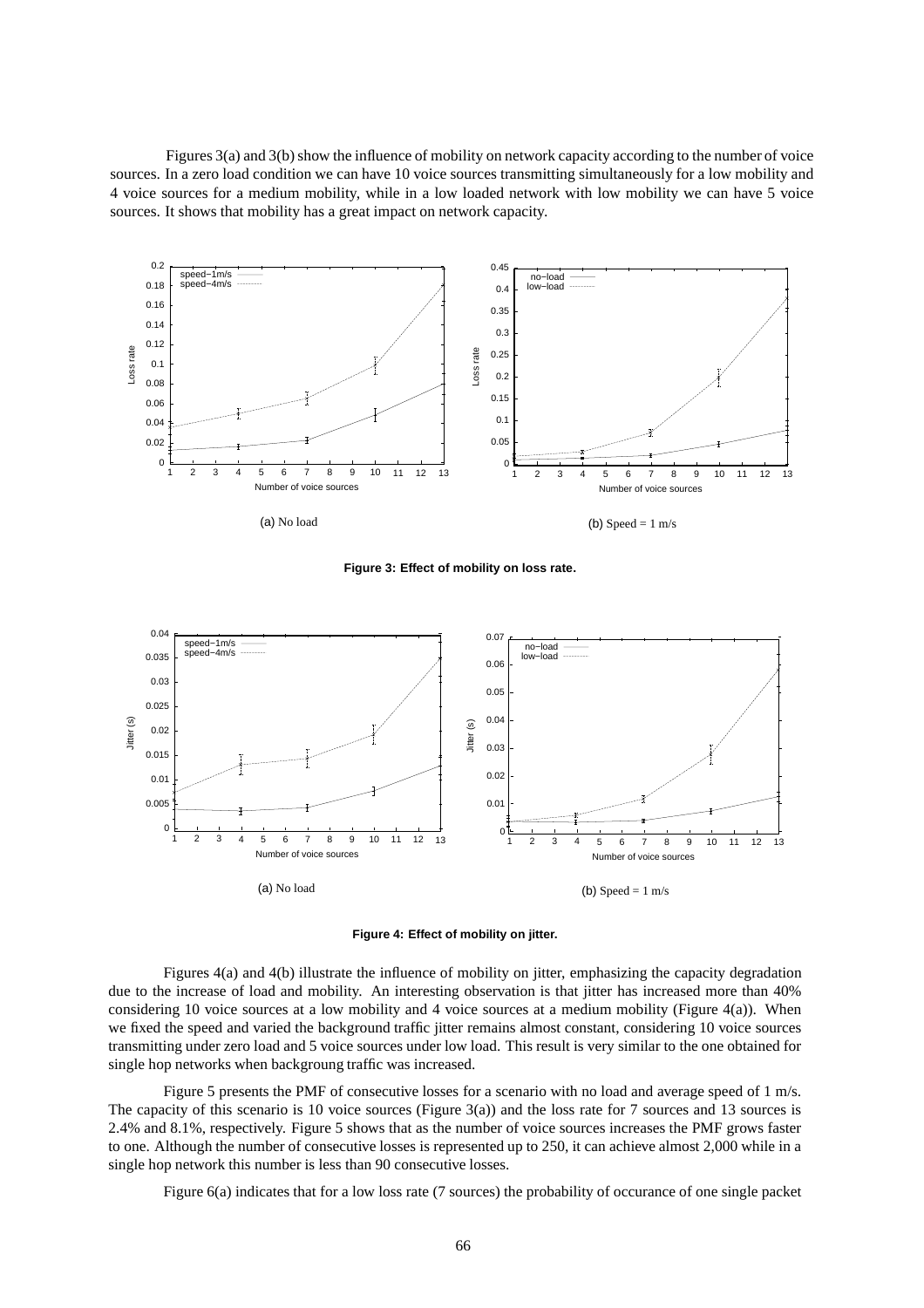

**Figure 5: Consecutive losses 1 m/s and no load.**

loss is smaller, because most of the packet losses occurs due to changes on topology. It also shows that as the number of voice sources increases the distribution gets closer to the expected one. Figure 6(b) makes the difference even more clear. It shows that for 10 voice sources 80% of the number of burst losses are less than 12 consecutive losses and only 5% are more than 73 consecutive losses.



**Figure 6: Consecutive losses - 1 m/s and no load.**

Figure 7 presents the PMF of the consecutive losses from scenarios with low mobility and medium mobility. It can be noticed that the curve with low mobility grows faster than the other, proving that topology changes has a great impact on consecutive losses, but the difference between the scenario with low mobility and medium mobility is small. There is a considerable difference between no load and low load because of the loss rate. For 4 voice sources under a low load the loss rate is less than 3% (Figure 3(b) while the other two curves correspond to a 5% loss rate.

Figure 8(a) and 8(b) compare node mobility in a scenario without background traffic. From Figure 8(a) we can see that a single packet loss and two consecutive losses correspond to more than 56% of the total and most of the losses occurs up to 10 consecutive losses. Figure 8(b) shows that 80% of the burst losses is less than 12 consecutive losses for low mobility and less than 17 for medium mobility.

We also address another important issue concerning the cause for packet losses. First, we separated lost packets in two groups according to the loss cause. The first group, named Lifetime, includes all packets dropped by the recipient due to lifetime expiration, previously defined as 250 ms. The other group, named Others, contains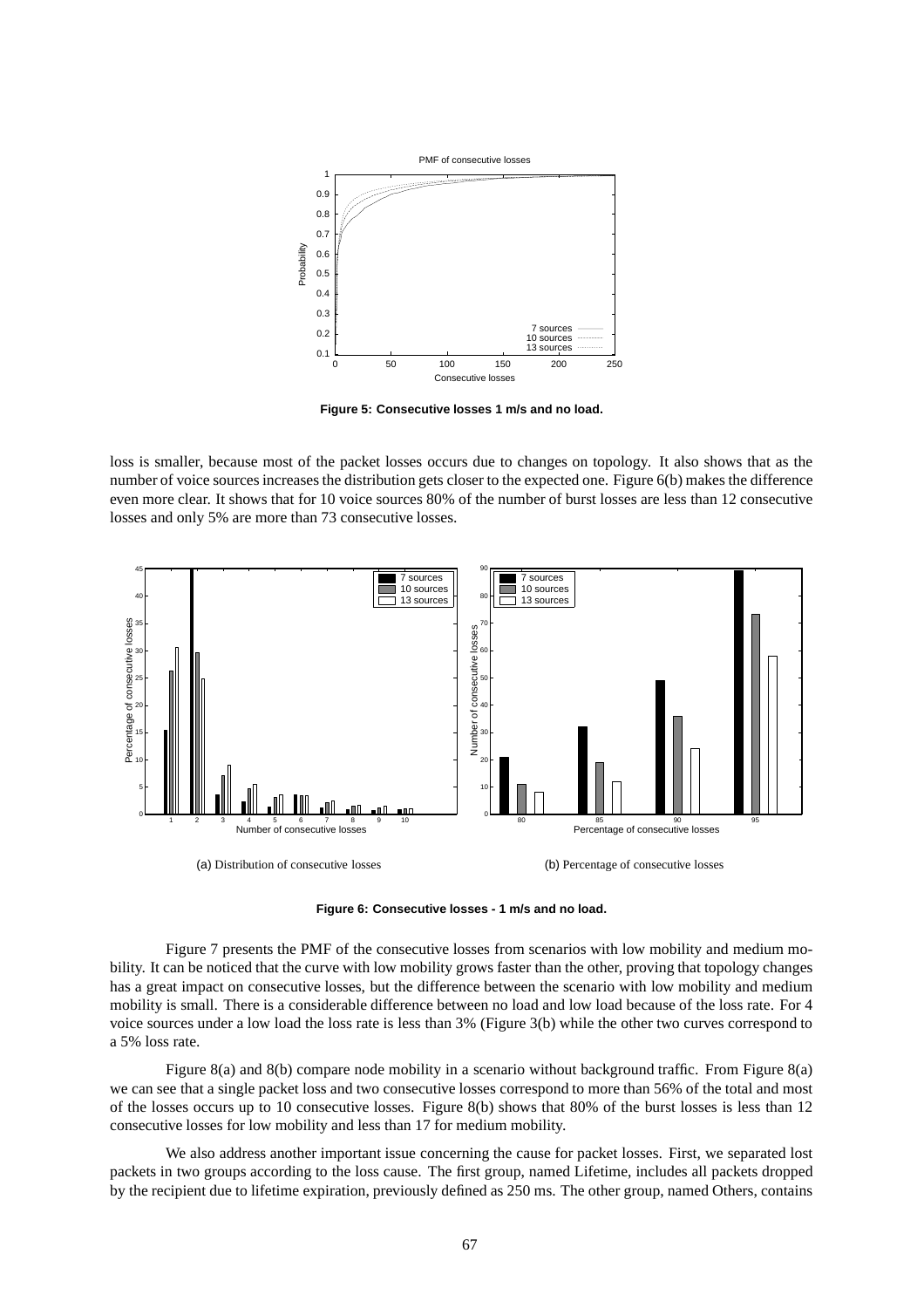

**Figure 7: Effect of mobility on consecutive losses.**



**Figure 8: Effect of mobility on consecutive losses.**

packets lost for any other reason, such as collision, no route, MAC queue overflow, etc.

Tables 2 and 3 summarize the influence of mobility and network load on the percentage of losses separated on groups. The increase of network load implies larger medium access time, which causes an increase in the number of packet losses due to lifetime expiration, despite the Lifetime percentage decrease. On the other hand, as mobility increases the percentage of packet loss due to other reasons is larger, indicating that mobility has greater impact on the second group than network load. This is expected because mobility reduces the packet delivery rate of routing protocols [9].

|                 | Loss cause   |        |               |        |  |  |  |
|-----------------|--------------|--------|---------------|--------|--|--|--|
| Speed           | Lifetime (%) | total  | Others $(\%)$ | total  |  |  |  |
| m/s             | 69.14        | 3315.3 | 30.86         | 1270   |  |  |  |
| $4 \text{ m/s}$ | 45.64        | 3095.4 | 54.36         | 3638.5 |  |  |  |

**Table 2: Loss cause with no load.**

The node density affects the network connectivity, which is strongly related to the network capacity of voice transmission. Therefore, the following results refer to the effect of node density in multihop ad hoc networks. In order to analyze this effect, we generate two others scenarios in which the node density was changed by keeping the number of nodes constant and varying the simulation area. Thus, three different areas were simulated. The first one is a 600 m  $\times$  600 m field (small area), which represents a density of 1 node by 9,000 m<sup>2</sup>. The second one is a 800 m  $\times$  600 m field (medium area), which represents a density of 1 node by 12,000 m<sup>2</sup>. The last one is a 1,200 m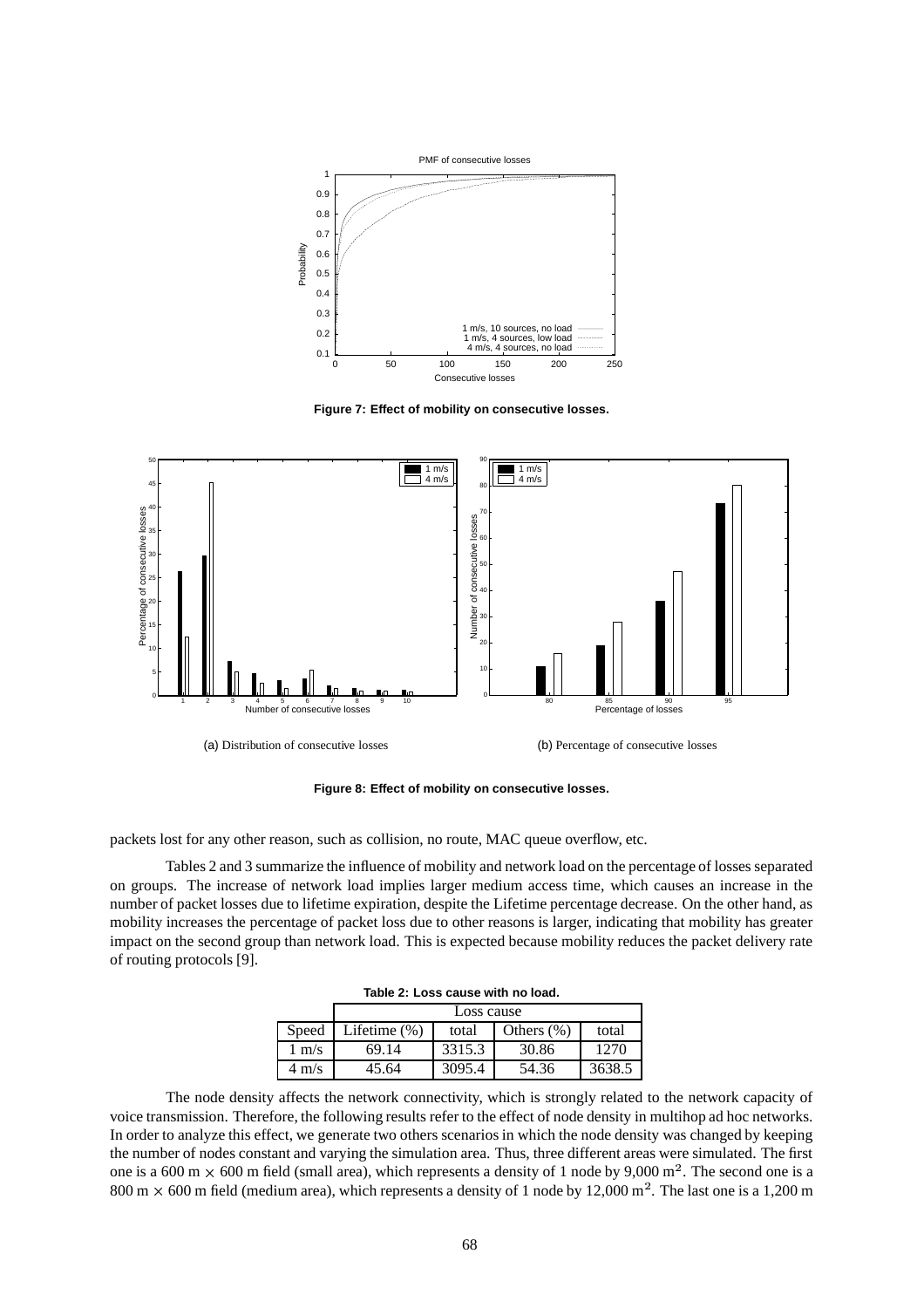**Table 3: Loss cause with speed 1 m/s.** Loss cause

|      | Loss cause      |          |               |        |  |
|------|-----------------|----------|---------------|--------|--|
| Load | Lifetime $(\%)$ | total    | Others $(\%)$ | total  |  |
| zero | 69.14           | 3315.3   | 30.86         | 1270   |  |
| low  | 68.43           | 14.434.3 | 31.57         | 8614.1 |  |

 $\times$  500 m field (large area) which represents a density of 1 node by 9,000 m<sup>2</sup>. The average speed is set to 4 m/s.

Both loss rate and jitter appear to have a similar behavior (Figure 9(a) and 9(b)). Due to the higher probability of link failures and the lack of connectivity, the large area cannot support voice traffic according to the QoS parameter of 95% for packet delivery. The medium area performs better than the small area with a small number of voice sources, because of the effect of the medium access contention in the small area.



**Figure 9: Effect of node density on voice transmission.**

Figure 10 shows that as the area decreases the PMF grows faster, which means that the network connectivity has direct influence on consecutive losses. Therefore, a network with a high level of connectivity and with a small maximum number of hops can reduce burst losses.



**Figure 10: Effect of node density on consecutive losses - 4 voice sources.**

Figure 11(a) reveals that one single packet loss and two consecutive losses correspond to most of the total burst losses. Figure 11(b) shows that 80% of the burst losses corresponds to less than 17 consecutive losses in the medium area and less than 13 in the small area, while 95% of burst losses corresponds to less than 81 consecutive losses in the medium area and less than 67 in the small area.